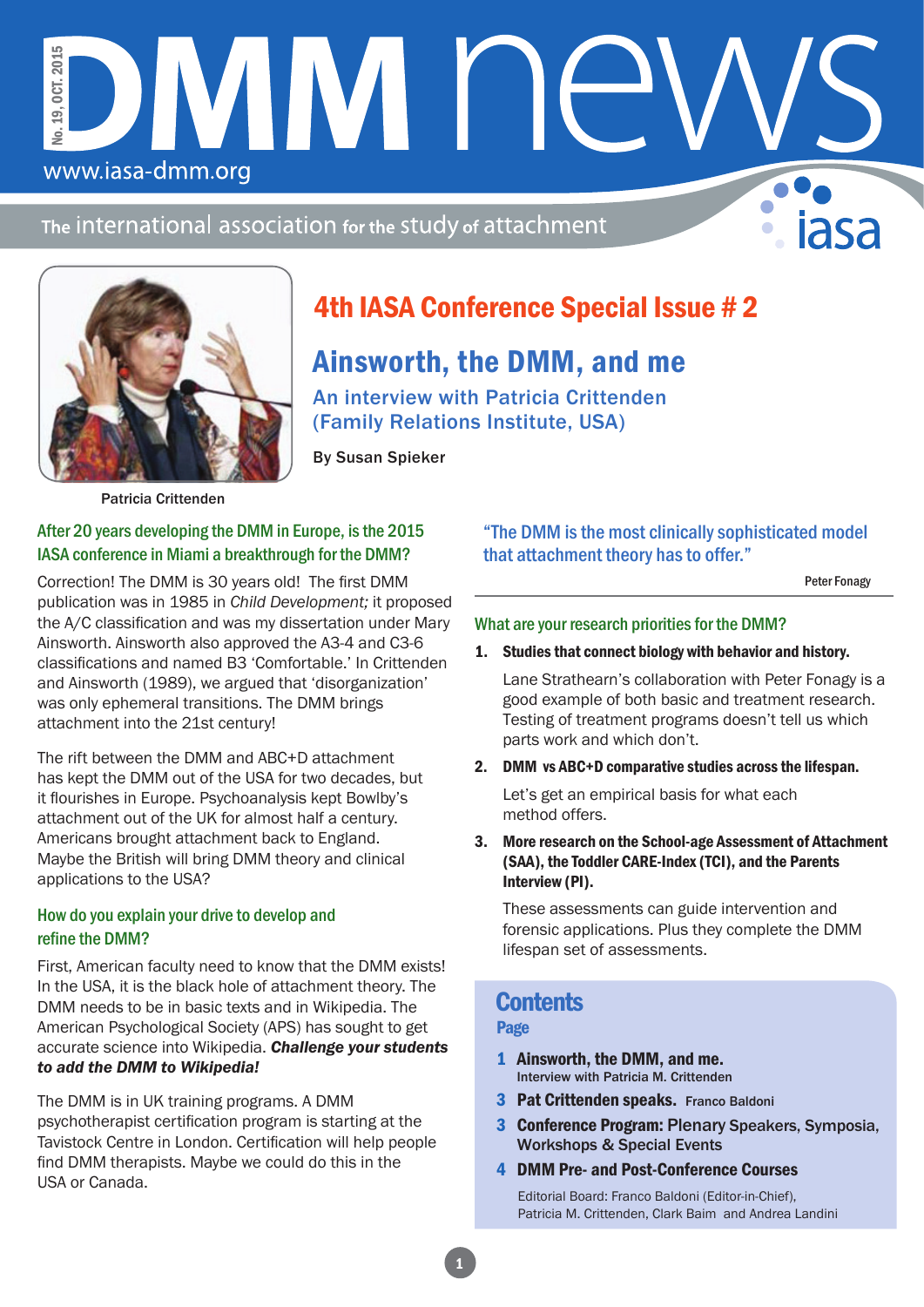#### Where is the DMM Court Protocol being used?

In Italy, England, the Republic of Ireland and Northern Ireland. It costs more up front, but the long term savings can be great. With attachment evidence, some cases even settle out of court. A good cost effectiveness study is needed.

#### How does the DMM account for behaviors that have been labeled as 'disorganized'?

Strangely, we agree on the behavior, but not its meaning. DMM coders need to see more than one person's behavior; they need to understand its interpersonal function, especially when there is threat. Clinically, the DMM finds protective meaning, not disorganization, in behavior.

"The DMM is a brilliant piece of work that should be studied and debated by all who wish to improve our understanding of adaptation." Susan Spieker

Knowing how people protect themselves can inform intervention that respects the past learning of troubled people while providing a direction for change. Giving troubled people hope and self-respect promotes adaptation.

*Dr. Crittenden has published more than 100 scientific articles and books, many translated in several languages.*



Mary Ainsworth and Patricia Crittenden in Ainsworth's lab, circa 1980

*Her books include "Raising Parents: Attachment, Representation, and Treatment" (2nd Ed. 2015), "Attachment & Family Therapy" (Crittenden et al., 2014), and "Assessing Adult Attachment" (Crittenden & Landini, 2011).* 

"The DMM has value to the extent that it values and helps people to improve their lives." Patricia Crittenden



*Susan J. Spieker, PhD* 

*Director, Center on Infant Mental Health & Development Professor in the Department of Family and Child Nursing University of Washington, Seattle, USA*



# Pat Crittenden Speaks

Franco Baldoni

This is the second DMM News dedicated to the plenary speakers at the 4th IASA International Congress to be held in Miami, 9th –11th November 2015. In this issue, we presented an exclusive interview by Patricia M. Crittenden, founder and past-president of IASA and a leading figure in the field of attachment studies.

Crittenden earned her Ph.D. under Mary Ainsworth's mentorship and wrote her M.A. thesis in consultation with John Bowlby. Over the last three decades, she has generated a life-span set of procedures for assessing

self-protective strategies and, with Ainsworth's support, developed the Dynamic-Maturational Model (DMM) of Attachment and Adaptation. The DMM is a brilliant crosscultural integration of many theories that has changed the scientific understanding of attachment and adaptation.

At the IASA Conference, Dr. Crittenden will present "10 Ideas for Improving Mental Health & Treatment." In the interview with Susan J. Spieker (University of Washington) published in this issue, she discussed her collaboration with Ainsworth and some of the limitations of the construct of disorganization, as recognized by Ainsworth herself.

Below, you will find updated information on the IASA Conference in Miami, including a list of main speakers and events. Note that several DMM courses are offered before and after the conference. Choose to attend one of these and your IASA conference will be even more complete!

See you soon in Miami at the IASA Conference!

*Franco Baldoni, DMM News Editor-in-Chief (franco.baldoni@unibo.it)*